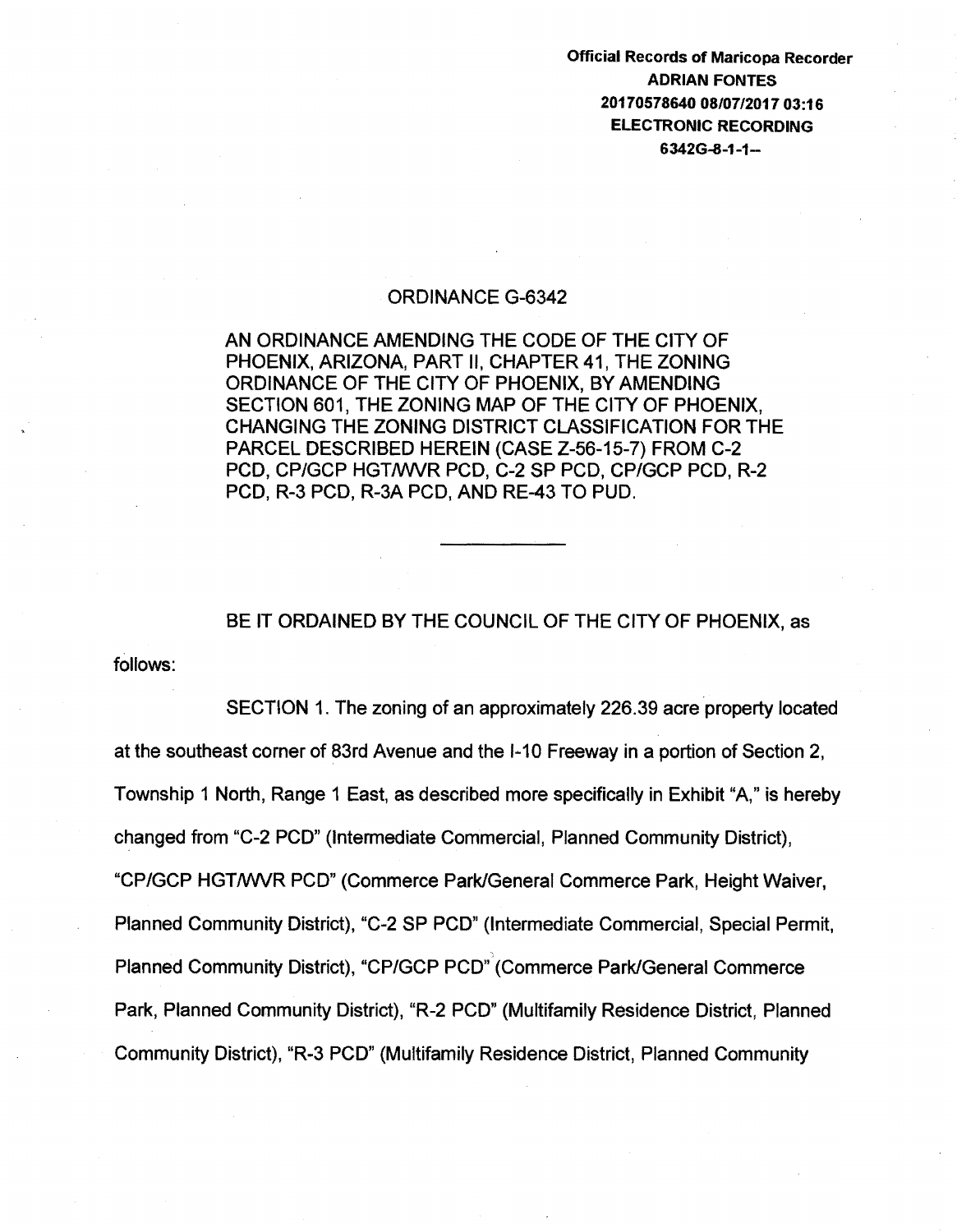District), "R-3A" (Multifamily Residence District, Planned Community District), and "RE-43" (One Family Residence) to "PUD" (Planned Unit Development).

SECTION 2. The Planning and Development Director is instructed to

modify the Zoning Map of the City of Phoenix to reflect this use district classification

change as shown in Exhibit "B."

SECTION 3. Due to the site's specific physical conditions and the use

district applied for by the applicant, this rezoning is subject to the following stipulations,

violation of which shall be treated in the same manner as a violation of the City of

Phoenix Zoning Ordinance:

- 1. An updated Development Narrative for the Ten PUD reflecting the changes approved through this request shall be submitted to the Planning and Development Department within 30 days of City Council approval of this request. The updated Development Narrative shall be consistent with the Development Narrative date stamped April25, 2017, as modified by the following stipulations:
	- a. Page 20, Development Standards, Interior Building & Landscape Setbacks: Replace the proposed interior building & landscape setback development standards with the following table and update the Comparative Development Standards table accordingly:

| <b>INTERIOR BUILDING &amp; LANDSCAPE SETBACKS</b>                                                                                                                                                                                                              |                        |  |
|----------------------------------------------------------------------------------------------------------------------------------------------------------------------------------------------------------------------------------------------------------------|------------------------|--|
| <b>FOR PERMITTED</b><br>PRINCIPAL USES IN THE<br>C-1, C-2, AND C-3<br><b>ZONING DISTRICTS</b><br><b>WHERE ABUTTING OR</b><br><b>ADJACENT TO</b><br><b>PERMITTED PRINCIPAL</b><br><b>USES IN THE</b><br><b>COMMERCE PARK AND</b><br><b>A-1 ZONING DISTRICTS</b> | <b>MINIMUM 10-FEET</b> |  |
| <b>FOR PERMITTED</b><br><b>PRINCIPAL USES IN THE</b><br><b>COMMERCE PARK AND</b>                                                                                                                                                                               | <b>MINIMUM 10-FEET</b> |  |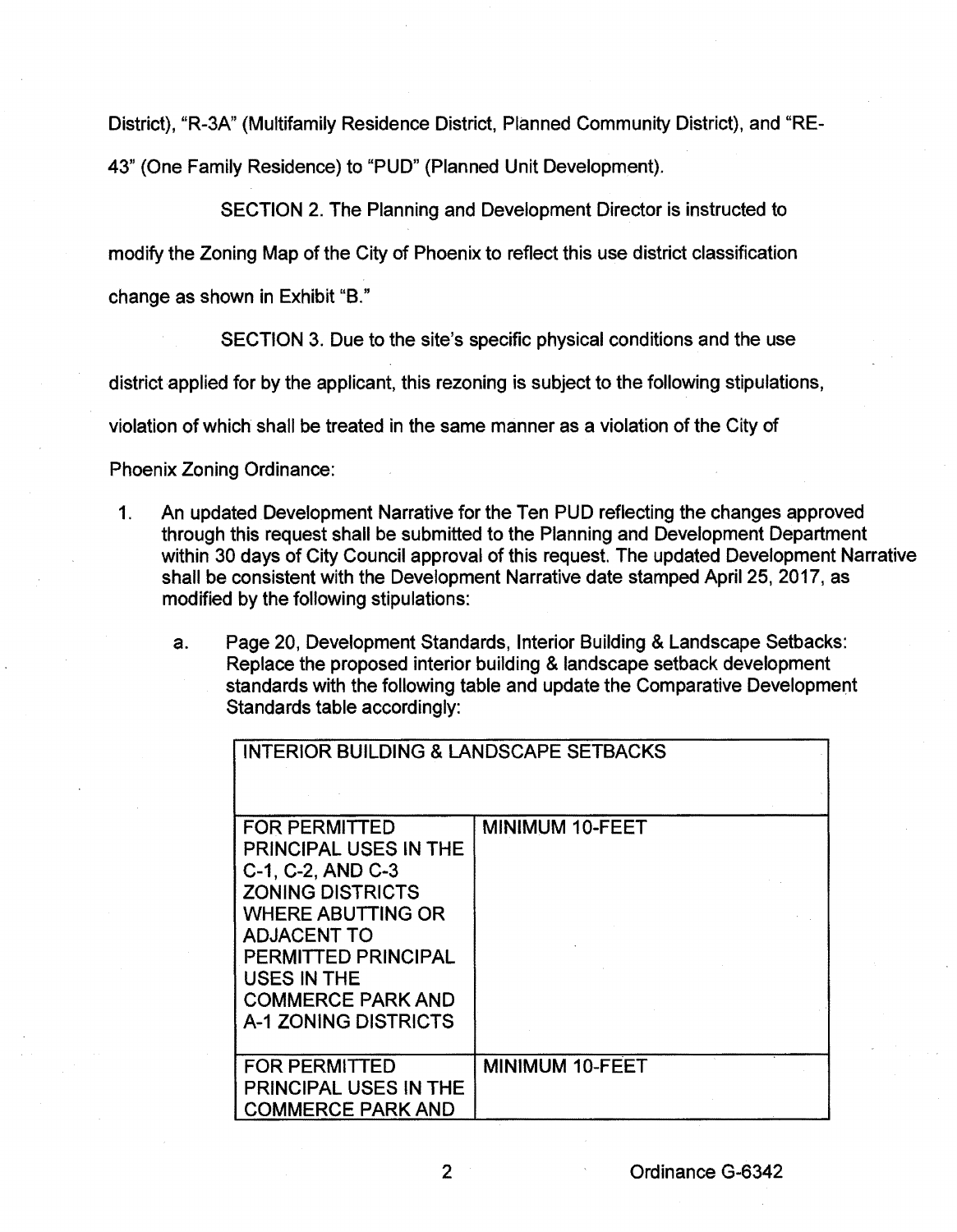| <b>A-1 ZONING DISTRICTS</b><br><b>WHERE ABUTTING OR</b><br><b>ADJACENT TO</b><br>PERMITTED PRINCIPAL<br>USES IN THE C-1, C-2,<br><b>AND C-3 ZONING</b><br><b>DISTRICTS</b>                                                                                         |             |
|--------------------------------------------------------------------------------------------------------------------------------------------------------------------------------------------------------------------------------------------------------------------|-------------|
| <b>FOR PERMITTED</b><br><b>PRINCIPAL USES IN THE</b><br>C-1, C-2, AND C-3<br><b>ZONING DISTRICTS</b><br><b>WHERE ABUTTING OR</b><br><b>ADJACENT TO</b><br><b>PERMITTED PRINCIPAL</b><br>USES IN THE C-1, C-2,<br>AND C-3 ZONING<br><b>DISTRICTS</b>                | <b>NONE</b> |
| <b>FOR PERMITTED</b><br><b>PRINCIPAL USES IN THE</b><br><b>COMMERCE PARK AND</b><br><b>A-1 ZONING DISTRICTS</b><br><b>WHERE ABUTTING OR</b><br><b>ADJACENT TO</b><br>PERMITTED PRINCIPAL<br><b>USES IN THE</b><br><b>COMMERCE PARK AND</b><br>A-1 ZONING DISTRICTS | <b>NONE</b> |

- b. Page 27, Paragraph 2 (Following Bullet 4): Revise as follows: "THE TEN PUD WILL COMPLY WITH THE ESTRELLA VILLAGE ARTERIAL STREET LANDSCAPING PROGRAM. ADDITIONALLY, The following standard..."
- c. Page 36, Section J, Sustainability Principles, 2nd Bullet: Delete the fourth sentence.
- d. Page 38, Section K.1, 1st Paragraph: Delete the first paragraph and replace with the following: "The TEN PUD has great access from major arterial streets as well as a major freeway. Moreover, the Property is well served by an internal drive aisle, providing efficient internal circulation and limiting offsite movements."
- e. Figure 2, Figure 4, Exhibit 2, Exhibit 3, Exhibit 6, and Exhibit 12: Add the following note on each graphic: "This plan is conceptual."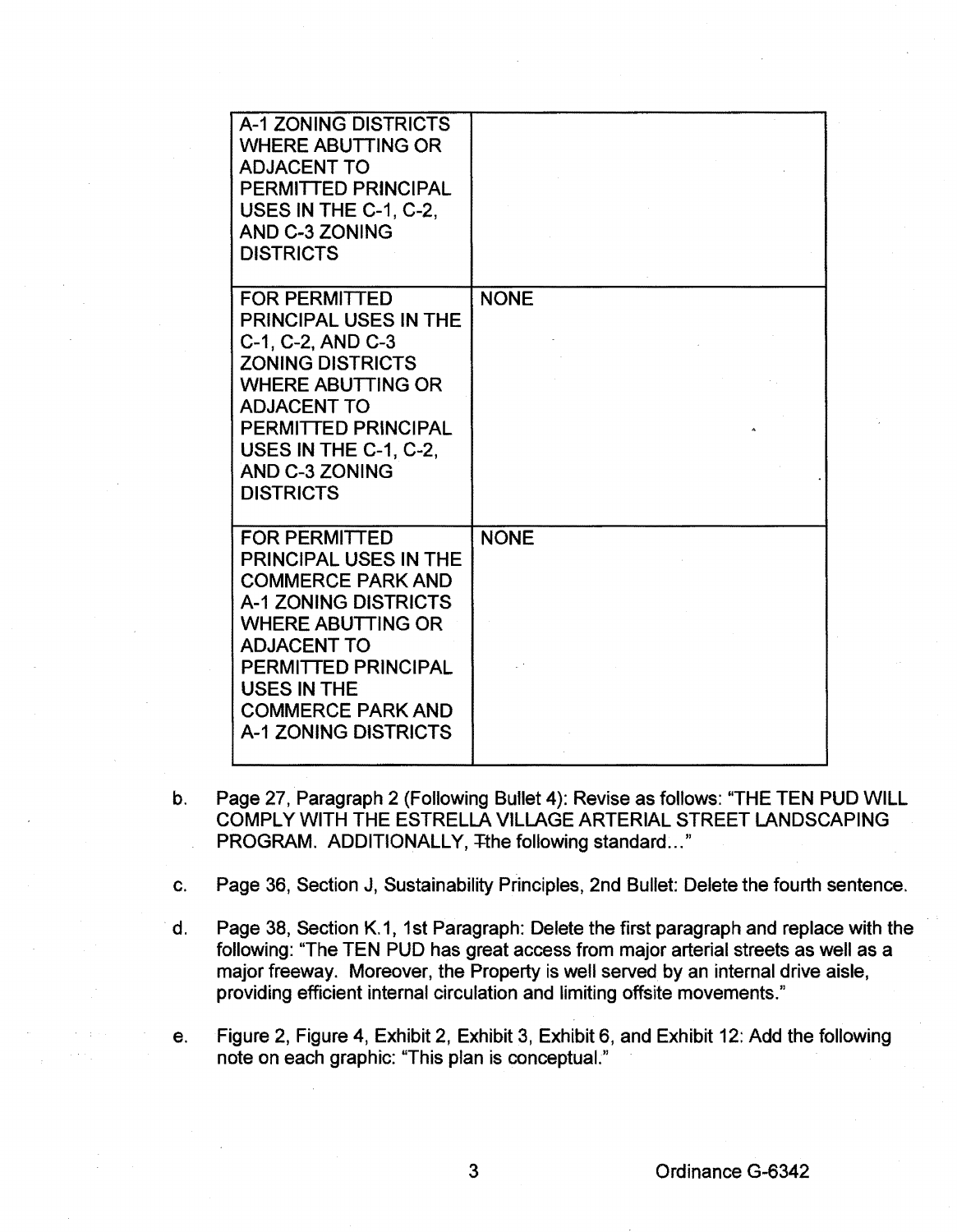- f. Page 18, List of Uses, Section F.2.b: Add the following entry to the list of prohibited uses as follows: SEMI-TRAILER TRUCK SERVICE STATlON PROVIDING MAINTENANCE, FUELING, OR WASHING OF SEMI-TRAILER TRUCKS.
- g. Page 23, Development Standards, Landscape Screen Walls: Revise development standards as follows and update the Comparative Development Standards table accordingly.
	- Revise table heading as follows: "LANDSCAPE SCREEN WALLS"
	- Revise Row 1, Column 1 as follows: "MASONRY-SCREEN WALLS CAR PARKING AREAS"
	- .Revise Row 4, Column 1 as follows: "MASONRY SCREEN 'NALLS **FENCING**  -AT INDUSTRIAURETAIL SHARED PROPERTY LINES"
	- Revise Row 4, Column 2 as follows: "6-FOOT MAXIMUM HEIGHT **MASONRY WALLS"**
- h. Page 20, Development Standards, Building Height: Replace the proposed building height development standards with the following table and update the Comparative Development Standards table accordingly.

| WITHIN 300-FEET OF 83RD<br><b>AVENUE</b>                                 | <b>30-FEET MAXIMUM</b><br>56-FEET MAXIMUM - FOR HOTEL                |
|--------------------------------------------------------------------------|----------------------------------------------------------------------|
| <b>WITHIN 300-FEET OF VAN</b><br><b>BUREN STREET</b>                     | <b>USES</b><br><b>30-FEET MAXIMUM</b><br>56-FEET MAXIMUM - FOR HOTEL |
| <b>FOR PERMITTED</b><br><b>PRINCIPAL USES IN THE</b>                     | <b>USES</b>                                                          |
| C-1 (SECTION 622), C-2<br>(SECTION 623), and C-3<br>(SECTION 624) ZONING |                                                                      |
| <b>DISTRICTS ONLY</b><br><b>WITHIN 300-FEET OF VAN</b>                   | <b>56-FEET MAXIMUM</b>                                               |
| <b>BUREN STREET</b><br>PERMITTED PRINCIPAL                               |                                                                      |
| <b>USES IN THE</b><br><b>COMMERCE PARK</b><br>(SECTION 626) AND A-1      |                                                                      |
| <b>LIGHT INDUSTRIAL</b><br>(SECTION 627) ZONING<br><b>DISTRICTS</b>      |                                                                      |
| <b>ALL OTHER AREAS</b>                                                   | 56-FEET MAXIMUM<br><b>80-FEET MAXIMUM WITH USE</b><br><b>PERMIT</b>  |

2. In the event archaeological materials are encountered during construction, the developer shall immediately cease all ground-disturbing activities within a 33- foot radius of the discovery, notify the City Archaeologist, and allow time for the Archaeology Office to properly assess the materials.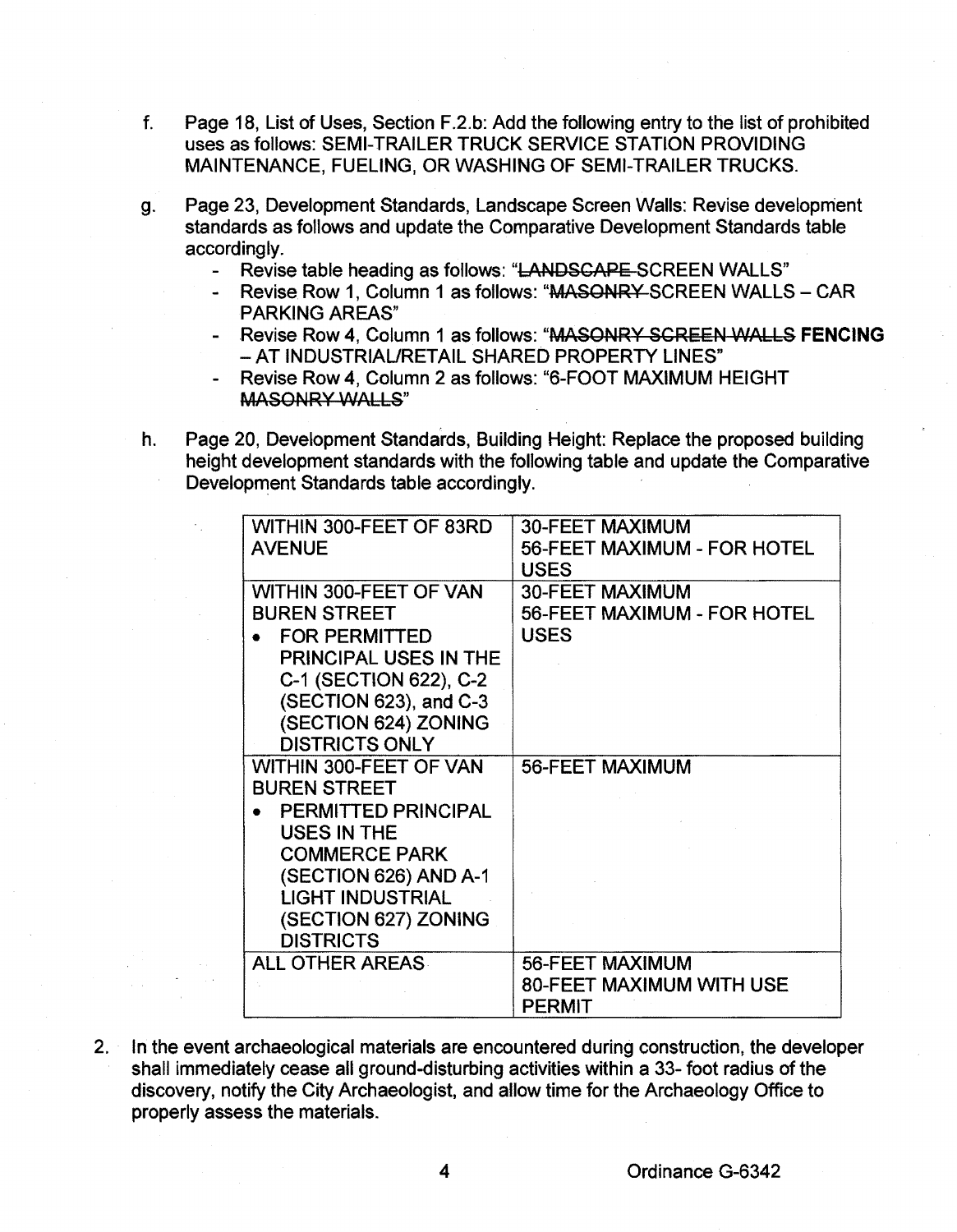# STREET TRANSPORTATION

- 3. The developer shall dedicate and construct 79th Avenue between Van Buren Street and the 1-10 Freeway per plans reviewed and approved by the Street Transportation Department.
- 4.. The developer shall dedicate 55 feet of right-of-way for the east-half of 83rd Avenue.
- 5. The developer shall dedicate 50 feet of right-of-way for the north half of Van Buren Street.
- 6. The developer shall construct all streets within and adjacent to the development with paving, curb, gutter, sidewalk, curb ramps, streetlights, median islands, landscaping and other incidentals as per plans approved by the Planning and Development Department. All improvements shall comply with all ADA accessibility standards.
- 7. The applicant shall complete and submit the Developer Project Information Form for the MAG Transportation Improvement Program to the Street Transportation Department. This form is a requirement of the EPA to meet clean air quality requirements.

SECTION 4. If any section, subsection, sentence, clause, phrase or

portion of this ordinance is for any reason held to be invalid or unconstitutional by the

decision of any court of competent jurisdiction, such decision shall not affect the validity

of the remaining portions hereof.

PASSED by the Council of the City of Phoenix this 6th day of July, 2017.

of the City of Phoenix this 6th day of July, 2017.

ATTEST:

City Clerk

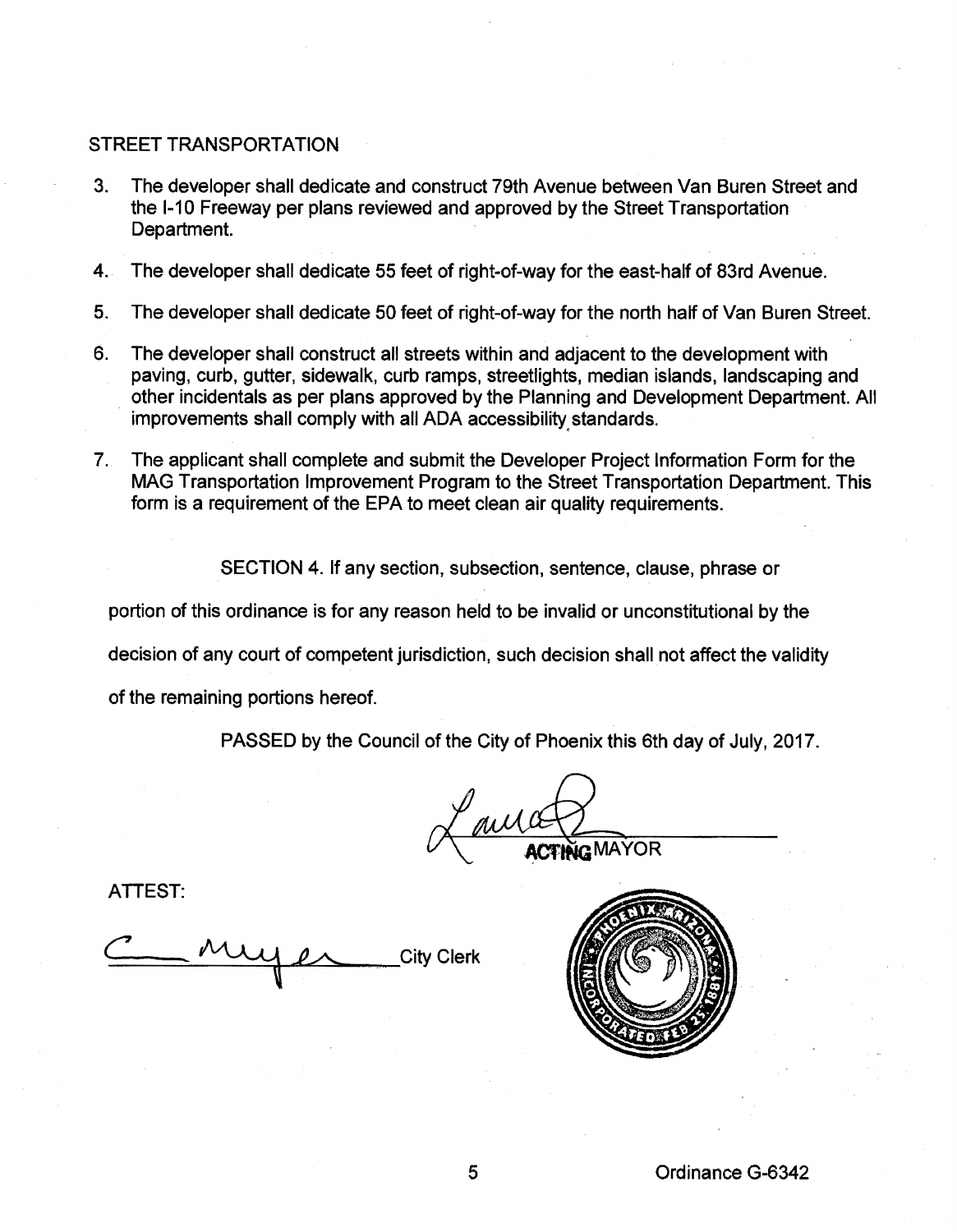# APPROVED AS TO FORM:

 $\geq$ Acting City Attorney  $\lvert p_{\mathsf{M}}\rvert$ 

REVIEWED BY:

**City Manager** 

PL:tml:LF17-3593:Item 155:07/06/17:1315337v1

Exhibits: A- Legal Description (1 Page) B- Ordinance Location Map (1 Page)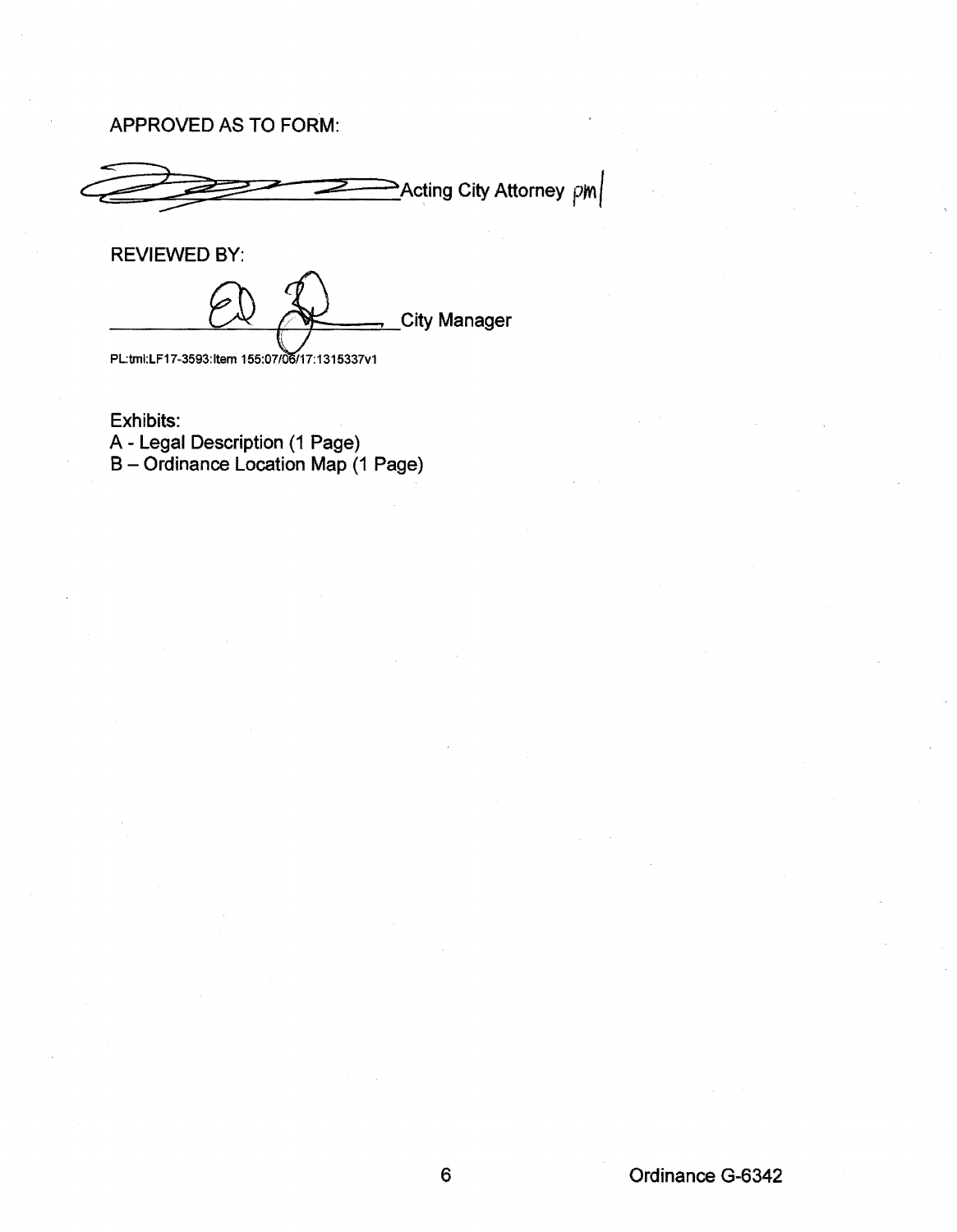#### EXHIBIT A

### LEGAL DESCRIPTION FOR Z-56-15-7

THAT PORTION OF THE WEST HALF OF SECTION 2, TOWNSHIP 1 NORTH, RANGE 1 EAST OF THE GILA AND SALT RIVER BASE AND MERIDIAN, MARICOPA COUNTY, ARIZONA, DESCRIBED AS FOLLOWS:

BEGINNING AT THE SOUTHWEST QUARTER OF SAID SECTION 2, BEING MARKED BY A BRASS CAP IN HAND HOLE;

THENCE NORTH 01°36'41" EAST, ALONG THE WEST LINE OF THE SOUTHWEST QUARTER OF SAID SECTION 2, A DISTANCE OF 2641.52 FEET TO THE WEST QUARTER CORNER OF SAID SECTION 2;

THENCE NORTH 01°39'29" EAST, ALONG THE WEST LINE OF THE NORTHWEST QUARTER OF SAID SECTION 2, A DISTANCE OF 869.22 FEET TO A POINT;

THENCE DEPARTING SAID WEST LINE, SOUTH 88°20'31" EAST, A DISTANCE OF 33.00 FEET TO THE SOUTHERLY RIGHT-OF-WAY LINE OF INTERSTATE 10, AS ESTABLISHED FROM EXISTING ARIZONA DEPARTMENT OF TRANSPORTATION ALUMINUM CAP RIGHT-OF-WAY MONUMENTS;

THENCE ALONG SAID SOUTHERLY RIGHT-OF-WAY LINE, NORTH 83°46'49" EAST, A DISTANCE OF 1191.63 FEET;

THENCE CONTINUING ALONG SAID SOUTHERLY RIGHT-OF-WAY LINE, NORTH 88°33'29" EAST, A DISTANCE OF 1099.97 FEET;

THENCE CONTINUING ALONG SAID SOUTHERLY RIGHT-OF-WAY LINE, NORTH 88°33'49" EAST, A DISTANCE OF 321.65 FEET TO A POINT ON THE EAST LINE OF THE NORTHWEST QUARTER OF SAID SECTION 2;

THENCE SOUTH 01°53'07" WEST, ALONG SAID EAST LINE, A DISTANCE OF 1102.92 TO THE CENTER OF SAID SECTION 2, BEING MARKED BY A CITY OF PHOENIX BRASS CAP IN HAND HOLE;

THENCE SOUTH 01°52'15" WEST, ALONG THE EAST LINE OF THE SOUTHWEST QUARTER OF SAID SECTION 2, A DISTANCE OF 2594.09 FEET TO THE SOUTH QUARTER CORNER OF SAID SECTION 2, BEING MARKED BY AN ALUMINUM CAP IN HAND HOLE STAMPED S2 S11 T1N R1E;

THENCE NORTH 89°31'22" WEST, ALONG THE SOUTH LINE OF THE SOUTHWEST QUARTER OF SAID SECTION 2, A DISTANCE OF 2617.33 FEET TO THE POINT OF BEGINNING.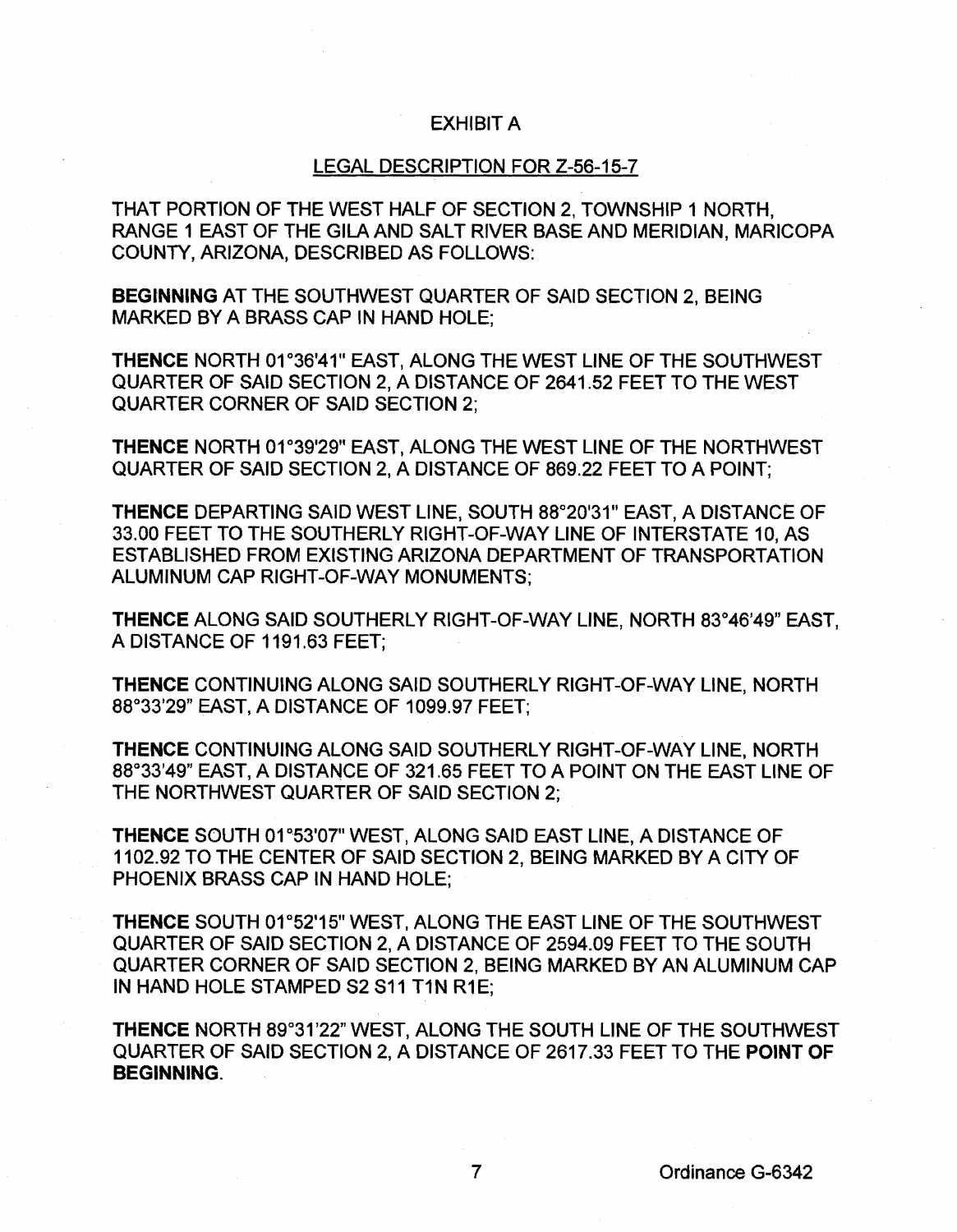

Ordinance G-6342 Ordinance G-6342

 $\infty$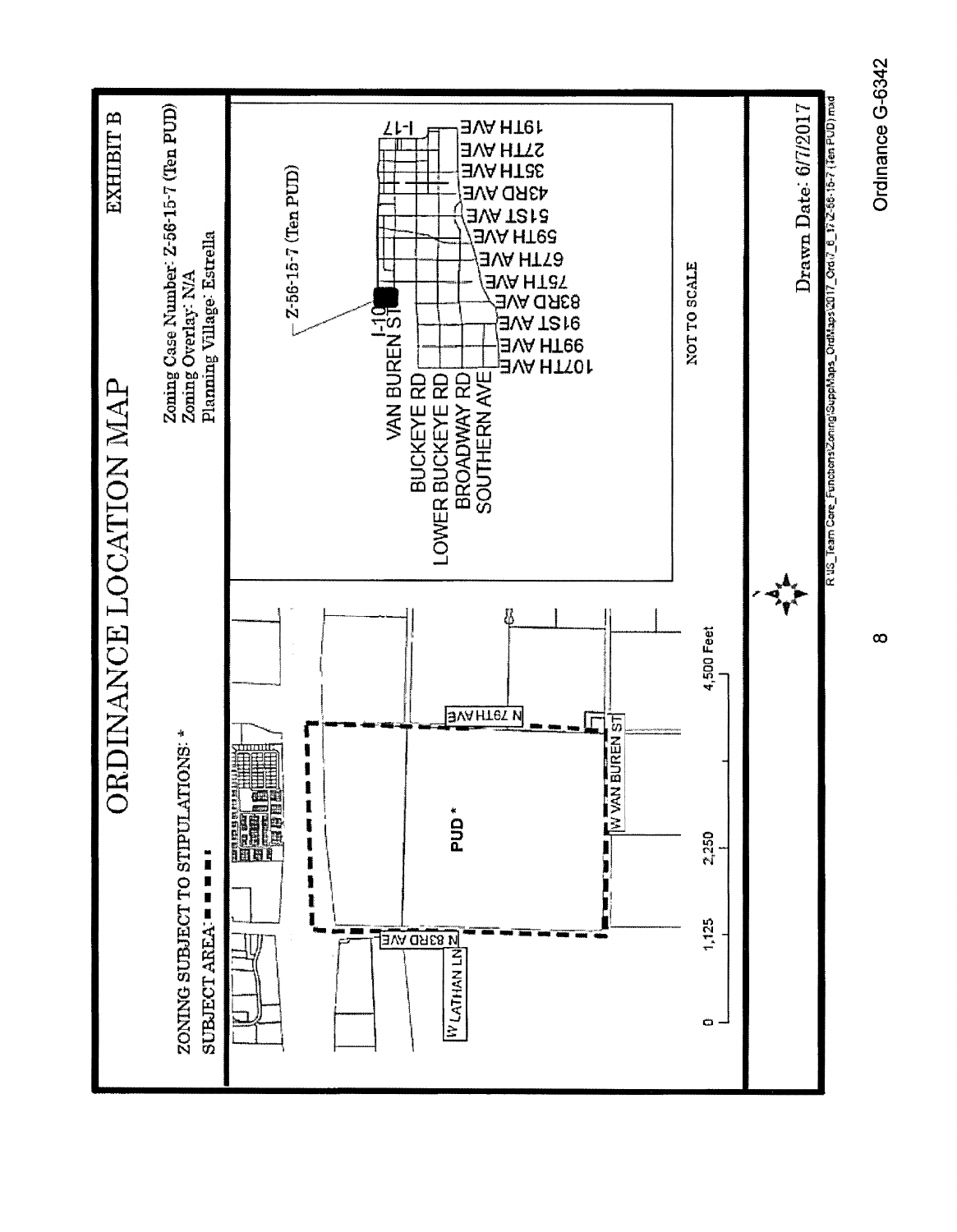## RESOLUTION 21558

A RESOLUTION ADOPTING AN AMENDMENT TO THE 2015 GENERAL PLAN FOR PHOENIX, APPLICATION GPA-EST-1-16-7, CHANGING THE LAND USE CLASSIFICATION FOR THE PARCEL DESCRIBED HEREIN.

follows: BE IT RESOLVED BY THE COUNCIL OF THE CITY OF PHOENIX, as

SECTION 1. The 2015 Phoenix General Plan which was adopted by Resolution 21307, is hereby amended by adopting GPA-EST -1-16-7, 221.59 acres located at the southeast corner of 83rd Avenue and the 1-10 Freeway for 221.59 acres of Industrial/Commercial as approved by the City Council on July 6, 2017, and that the Planning and Development Director is instructed to modify The 2015 Phoenix General Plan to reflect this land use classification change as shown below: